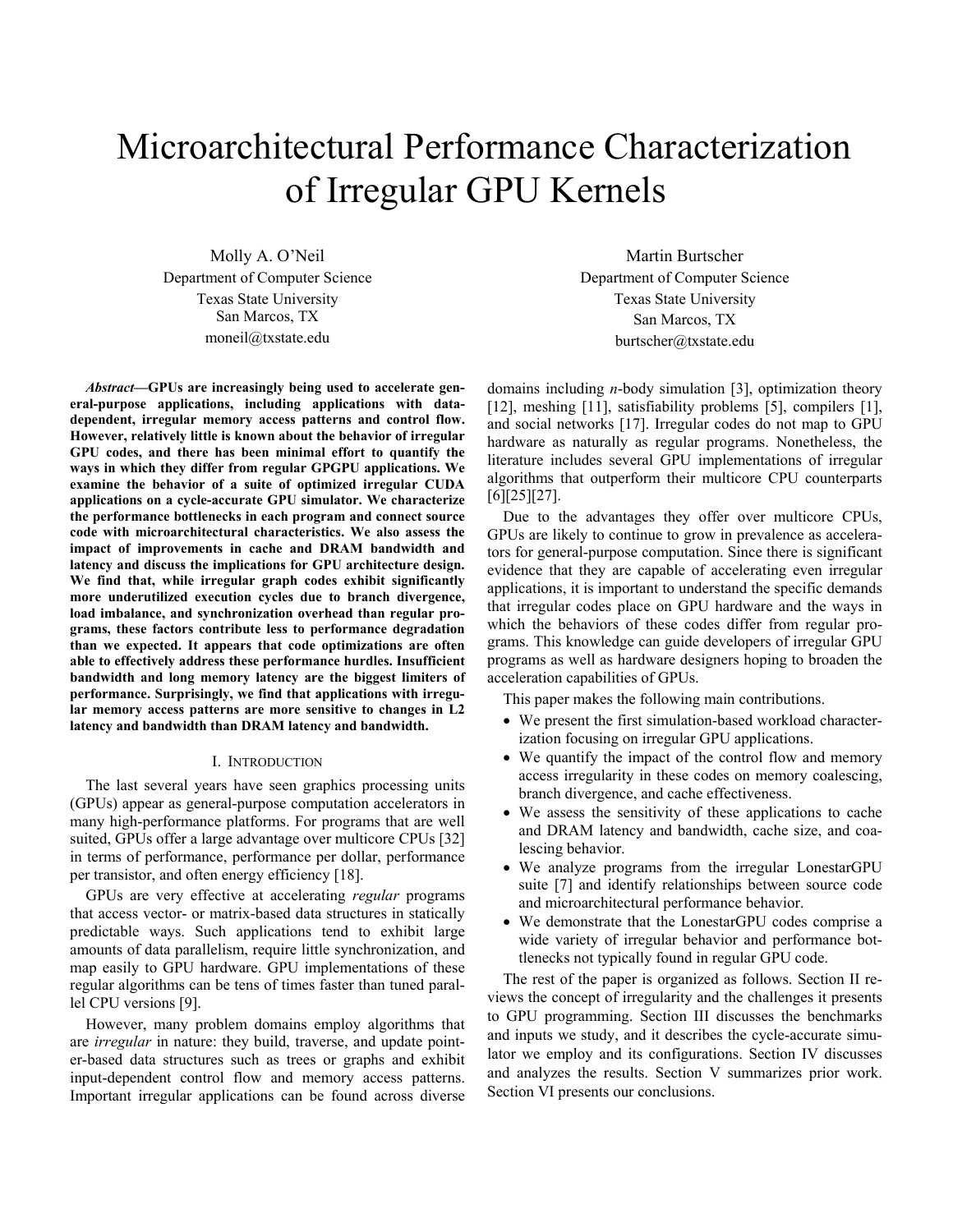#### II. BACKGROUND

This section summarizes the differences between regular and irregular code. Regular code refers to programs in which neither control flow nor memory addresses are data dependent. For instance, the dynamic behavior (*i.e.*, the conditional branch decisions and memory reference stream on an in-order processor) of a matrix multiply program can be statically determined based only on the input size and data-structure location but without knowing any input *values*.

Irregular code, in contrast, refers to programs in which the runtime behavior is determined by the input values. Both control flow and memory access patterns may differ for different inputs. Irregular code usually arises from the use of dynamic data structures such as trees and graphs.

Irregular algorithms are more difficult to parallelize in general and more challenging to map to GPUs in particular than regular algorithms. For best performance, GPUs require coalesced memory accesses and identical control flow paths for the threads within a warp. The data-dependent dynamic behavior of irregular codes makes it difficult to assign work to threads in a manner that ensures coalesced accesses, identical control flow, and load balance.

## III. EXPERIMENTAL METHODOLOGY

This section describes the applications we study as well as the inputs we choose for each benchmark. Additionally, it details the operation of GPGPU-Sim and the simulator configuration options we apply in our study.

## *A.Applications and Inputs*

We characterize performance aspects of the latest version of the LonestarGPU benchmark suite [23] as of 5/1/2014 in addition to several other programs. LonestarGPU is a collection of hand-optimized CUDA implementations of real-world irregular applications. It includes the following codes.

- Breadth-First Search (BFS): This kernel labels each node in a graph with the node's minimum level (or number of edges) from a specified start node, which is defined to be at level zero [27]. It is a key kernel in many applications such as mesh partitioning.
- Barnes-Hut (BH): This *n*-body algorithm simulates the effect of gravity on a star cluster [3] by, in each time step, hierarchically decomposing the space around the stars, which is recorded in an octree. Special octree traversals allow for the quick approximation of forces.
- Delaunay Mesh Refinement (DMR): This is a mesh refinement algorithm from computational geometry [21] that iteratively transforms the 'bad' triangles of a triangulated input mesh into 'good' triangles by retriangulating the cavity around each bad triangle.
- Minimum Spanning Tree (MST): Boruvka's MST algorithm computes a minimal spanning tree of an input graph through successive application of minimum weight edge contractions. This process is repeated until the graph consists of just a single node.

• Single-Source Shortest Paths (SSSP): This classic graph problem is similar to BFS and computes the shortest path to each node from a designated source node in a directed, weighted graph [12].

LonestarGPU version 2.0 relies on the CUB [13] library of parallel primitives, iterators, and I/O utilities, which in turn is dependent on CUDA 5.5. GPGPU-Sim, the microarchitectural simulator on which we perform our analysis, does not support CUDA versions later than 4.2 as of this writing. We have modified two of the LonestarGPU benchmarks, DMR and MST, to inline the PTX equivalent of their CUB functionality in order to allow them to be run on the simulator. We omit LonestarG-PU's Survey Propagation benchmark because it would require more significant modifications to remove its reliance on CUB. We also omit the Points-To Analysis benchmark due to excessive simulation time on even the smallest available input. LonestarGPU includes multiple implementations of several of the algorithms; we characterize the primary implementation in each case.

In addition to the above applications, we also examine the following, more regular GPU programs for comparison.

- Floating-Point Compression (FPC): This program implements a lossless data (de-)compression algorithm for double-precision floating-point values [30]. The code processes chunks of input in parallel. Its control flow depends on how well each word can be compressed.
- Traveling Salesman Problem (TSP): This is a classic optimization problem involving finding the minimal Hamiltonian tour in a complete, undirected graph. The GPU code implements an iterative hill climbing approach with random restarts to find a near-optimal tour [31]. It has a data-dependent memory access pattern.
- N-Body (NB): Similar to BH, this is an *n*-body program that simulates the motion of stars. Unlike BH, it performs precise all-to-all force calculations, making it regular. It is our own implementation and outperforms the corresponding CUDA SDK code.
- Monte Carlo (MC): This program evaluates the fair call price for a set of European options using the Monte Carlo method. It is a highly regular, array-based code from the CUDA SDK version 4.2 [33].

Table 1 lists the inputs we use. For each application, we select an input large enough to keep the simulated hardware busy but small enough to result in reasonable (less than 48-hour where possible) simulator runtimes. For each irregular code, Table 1 also includes the size of the data structures read by the dominant kernel's inner loop (the working set) compared to the simulated GPU's L2 cache size. By definition, irregular codes display input-dependent behavior. We have attempted to select a realistic, representative input for each program. Additionally, we study a second input for each application to quantify the expected behavior variation. Input variance is discussed in Section IV.C. Table 1 lists the primary input first.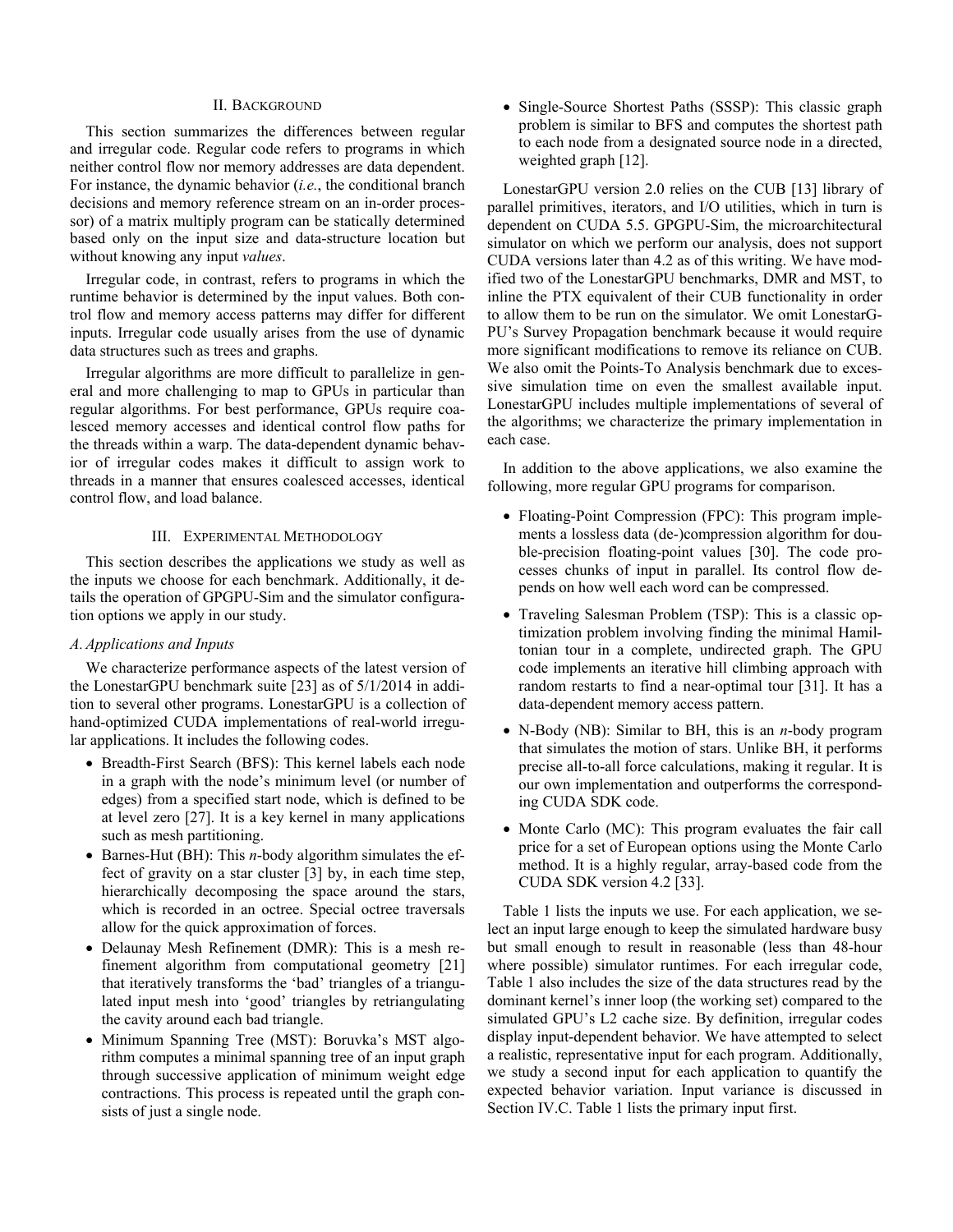Table 1: Application inputs

| Code       | Input                                                       |
|------------|-------------------------------------------------------------|
| BFS        | NYC road network $(\sim 264K$ nodes, $\sim 734K$ edges)     |
|            | (working set = $3898$ kB = $5.08x$ L2 size)                 |
|            | RMAT graph (250K nodes, 500K edges)                         |
| BH         | 494K bodies, 1 time step                                    |
|            | (working set = 7718 kB = 10.05x L2 size)                    |
| DMR        | 50.4K nodes, $\sim$ 100.3K triangles, maxfactor = 10        |
|            | (working set w/ maxfactor $10 = 7840$ kB = $10.2x$ L2 size) |
|            | 30K nodes, 60K triangles                                    |
| <b>MST</b> | NYC road network $(\sim 264K$ nodes, $\sim 734K$ edges)     |
|            | (working set = $3898$ kB = $5.08x$ L2 size)                 |
|            | RMAT graph (250K nodes, 500K edges)                         |
| SSSP       | NYC road network $(\sim 264K$ nodes, $\sim 734K$ edges)     |
|            | (working set = $3898$ kB = $5.08x$ L2 size)                 |
|            | RMAT graph (250K nodes, 500K edges)                         |
| <b>FPC</b> | obs error dataset (60 MB), 30 blocks, 24 warps/block        |
|            | num plasma dataset (34 MB), 30 blocks, 24 warps/block       |
| <b>TSP</b> | att48 (48 cities, 15K climbers)                             |
|            | eil51 (51 cities, 15K climbers)                             |
| NB         | 23,040 bodies, 1 time step                                  |
| МC         | 256 options                                                 |

# *B. GPGPU-Sim*

To characterize the performance of the selected irregular GPU codes, we study the benchmarks using GPGPU-Sim, a cycle-accurate microarchitectural model of an NVIDIA-like GPU for general-purpose computation [2]. GPGPU-Sim models the streaming multiprocessors (SMs), L1 caches, texture and constant caches, shared memory, interconnect network, memory partition (including the L2 cache), and off-chip DRAM. In addition to the caches and shared memory, each SM models an instruction cache, fetch, decode, an issue scheduler, the SIMT stacks used to resolve branch divergence, a scoreboard and operand collector for register file access, as well as ALU and load/store pipelines. GPGPU-Sim models shared memory bank conflicts and coalescing stalls based on the coalescing logic of compute capability 1.3 devices.

GPGPU-Sim performs functional and timing simulation of PTX assembly instructions extracted from a CUDA executable. In PTXPlus mode, it has been correlated against an NVIDIA GT 200 GPU with an IPC correlation of 97.6% on a

subset of the CUDA SDK and against Fermi (compute capability 2.0) hardware with an IPC correlation of 97.3% on the Rodinia benchmark suite with reduced problem sizes [16]. Because PTX is a virtual ISA and not the actual code that runs on the hardware, GPGPU-Sim supports PTXPlus, an extended version of PTX that adds addressing modes, condition codes, and instructions similar to those in SASS, NVIDIA's native hardware assembly. While PTXPlus simulation is likely to result in more accurate correlation to real hardware, GPGPU-Sim does not yet fully support it for all programs supported in PTX. Many of our benchmarks do not run successfully in PTXPlus mode. PTX assumes an infinite register set and thus simulation results do not capture the impact of register spill code. Of our studied codes, however, only NB causes register spills in its dominant kernel.

All of the studied codes were compiled using CUDA 4.2. We performed our experiments using GPGPU-Sim version 3.2.1 with a handful of minor bug fixes and instrumented with additional performance counters.

## *C.Simulator Configurations*

GPGPU-Sim release 3.2.1 includes a configuration for the GTX 480, a Fermi NVIDIA GPU [14]. The GTX 480 has 15 SMs. Each SM includes two warp schedulers and two dispatch units, allowing warps to dual-issue. The 32 threads in a warp are issued over two cycles, 16 threads at a time. We use the GTX 480 configuration as the default configuration in our study. Several of the studied benchmarks utilize the CUDA API routine cudaFuncSetCacheConfig, which sets (on a kernel basis) the L1 cache configuration to either 48kB softwarecontrolled shared memory and 16kB hardware-managed cache or vice-versa. GPGPU-Sim v3.2.1 does not support this API call. Hence, we modified the benchmark codes to remove these calls and ran each benchmark with the shared memory and L1 data cache size set according to the program's dominant kernels. We confirmed on real hardware that these changes had a negligible impact on runtime.

| $1$ avic $2$ . Simulator configurations |                   |              |                   |                   |                   |                   |                   |                   |                   |                |                   |                |                   |    |
|-----------------------------------------|-------------------|--------------|-------------------|-------------------|-------------------|-------------------|-------------------|-------------------|-------------------|----------------|-------------------|----------------|-------------------|----|
|                                         | Latency           |              | Bus width         |                   |                   | L1D               |                   |                   |                   |                | L <sub>2</sub>    |                |                   |    |
|                                         | <b>ROP</b>        | <b>DRAM</b>  | Ict               | <b>DRAM</b>       | CP                | $Sz$ (PS)         | $Sz$ (PL)         | MO                | MS                | MМ             | Size              | M <sub>O</sub> | MS                | МM |
| Default                                 | 240               | 200          | 32                | 4                 | Y                 | 16                | 48                | 8                 | 32                | 8              | 768               | 4              | 32                |    |
| $1/2x$ ROP                              | 120               | 200          | $^{\prime\prime}$ | $^{\prime\prime}$ | $\cdot$           |                   |                   |                   | $^{\bullet}$      |                | $^{\prime\prime}$ |                |                   |    |
| $2x$ ROP                                | 480               | 200          |                   | $^{\prime\prime}$ | $\mathbf{u}$      | $\mathbf{H}$      |                   | $^{\prime\prime}$ | $^{\prime\prime}$ |                | $^{\prime\prime}$ | $\mathbf{H}$   | $^{\prime\prime}$ |    |
| $1/2x$ DRAM                             | 240               | 100          | $^{\prime\prime}$ | $^{\prime\prime}$ | $^{\prime\prime}$ | $^{\prime\prime}$ |                   | $^{\prime\prime}$ | $\mathbf{H}$      |                | $^{\prime\prime}$ | $\mathbf{H}$   | $^{\prime\prime}$ |    |
| 2x DRAM                                 | 240               | 400          | $^{\prime\prime}$ | $^{\prime\prime}$ |                   | $^{\prime\prime}$ | $\mathbf{H}$      | $^{\prime\prime}$ | $^{\prime\prime}$ | $\mathbf{H}$   | $^{\prime\prime}$ | $\mathbf{H}$   | $^{\prime\prime}$ |    |
| No Latency                              | $\Omega$          | 0            | $^{\prime\prime}$ | $^{\prime\prime}$ | $^{\prime\prime}$ | $^{\prime\prime}$ |                   | $^{\prime\prime}$ | $^{\prime\prime}$ |                | $^{\prime\prime}$ | $\mathbf{H}$   | $^{\prime\prime}$ |    |
| 1/2x L1D Cache                          | 240               | 200          | 32                | 4                 | Y                 | 8                 | 24                | 8                 | 32                | 8              | 768               |                | 32                |    |
| 2x L1D Cache                            |                   | $\mathbf{H}$ | $^{\prime\prime}$ | $^{\prime}$       | $^{\prime\prime}$ | 32                | 96                |                   |                   |                | $\cdot$           |                |                   |    |
| $1/2x$ L <sub>2</sub> Cache             |                   |              | $^{\prime\prime}$ |                   | $^{\prime\prime}$ | 16                | 48                | $^{\prime\prime}$ | $^{\bullet}$      | $\blacksquare$ | 384               |                |                   |    |
| 2x L2 Cache                             | $\mathbf{H}$      | $\mathbf{H}$ |                   | $^{\prime\prime}$ | $\mathbf{u}$      | $\mathbf{H}$      |                   | $^{\prime\prime}$ | $^{\prime\prime}$ | $\mathbf{H}$   | 1536              | $\blacksquare$ | $^{\prime\prime}$ |    |
| 1/2x DRAM Bandwidth                     | 240               | 200          |                   | <sup>1</sup>      | Y                 | 16                | 48                | 8                 | 32                | 8              | 768               | 4              | 32                |    |
| 2x DRAM Bandwidth                       |                   | $\mathbf{H}$ | $^{\prime\prime}$ |                   | $^{\prime\prime}$ |                   |                   |                   | $^{\bullet}$      |                | $^{\prime\prime}$ |                | $^{\bullet}$      |    |
| $1/2x$ Ict + DRAM B/W                   | $\mathbf{H}$      |              | 16                |                   | $\mathbf{u}$      |                   | $\mathbf{H}$      | $^{\prime\prime}$ | $^{\prime\prime}$ |                | $^{\prime\prime}$ | $\mathbf{H}$   | $^{\prime\prime}$ |    |
| $2x$ Ict + DRAM B/W                     | $^{\prime\prime}$ |              | 64                | 8                 | $^{\prime\prime}$ |                   | $^{\prime\prime}$ | $^{\prime\prime}$ | $^{\prime\prime}$ | $\mathbf{H}$   | $^{\prime\prime}$ | $\mathbf{H}$   | $^{\prime\prime}$ |    |
| No Coalesce Penalty                     | 240               | 200          | 32                | 4                 | N                 | 16                | 48                | $\boldsymbol{8}$  | 32                | 8              | 768               |                | 32                |    |
| $NCP + Impr L1$ Miss                    |                   | $\mathbf{H}$ | $^{\prime\prime}$ |                   | N                 |                   | $^{\prime\prime}$ | 16                | 64                | 16             |                   |                | 32                |    |
| NCP +Impr L1+L2 Miss                    |                   |              | "                 | $^{\prime\prime}$ | N                 | $^{\prime\prime}$ | $^{\prime\prime}$ | 16                | 64                | 16             | $^{\prime}$       |                | 64                | 8  |

Table 2: Simulator configurations

Latencies represent number of shader core cycles. Cache sizes in kB. ROP=Raster Operations Pipeline (models L2 hit latency). Ict = Interconnect (flit size). CP=Coalesce penalty, PS = Prefer Shared Mem, PL = Prefer L1, MQ=Miss queue entries, MS=Miss status holding register entries, MM=Max MSHR merges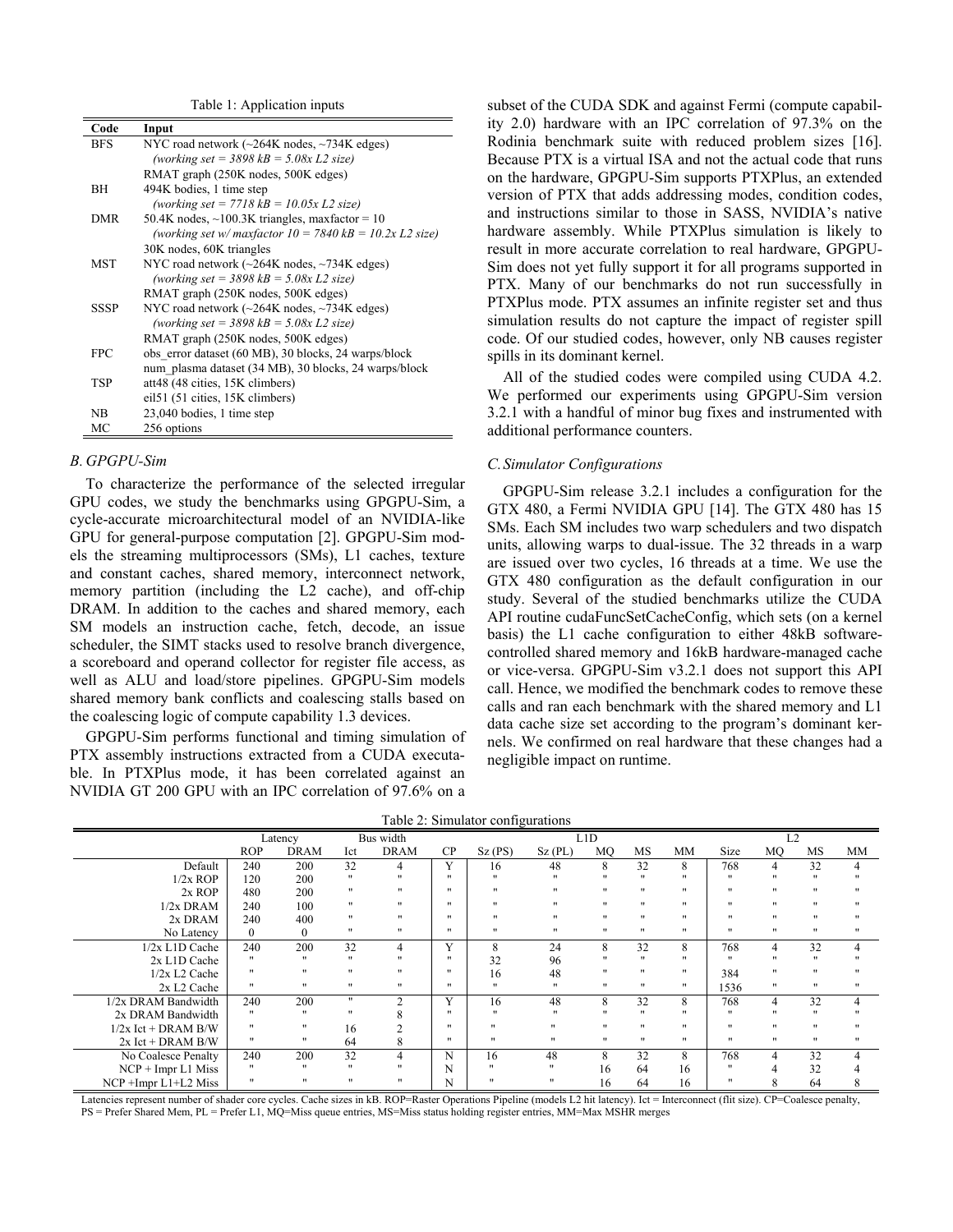In addition to the default configuration, we modified the provided GTX 480 configuration to scale the minimum L2 hit latency, minimum DRAM latency, interconnect bandwidth, DRAM bus width, the L1D and L2 cache sizes, and the number of cache miss queue and miss-status handling register (MSHR) entries. Moreover, we added a configuration option to GPGPU-Sim to disable the pipeline penalty associated with uncoalesced memory accesses within a warp. Table 2 summarizes the simulator configurations used.

# IV. RESULTS AND ANALYSIS

This section first studies the impact on the selected codes of several common sources of GPU performance limitation. Then we examine each application individually and assess the dominant performance bottlenecks of each.

The LonestarGPU benchmarks include applications across a wide range of performance points. Figure 1 illustrates the instructions per cycle (IPC) of each studied application. The theoretical peak performance of the GTX 480 is 480 IPC.



As expected, the regular programs NB and MC perform very well. More surprisingly, the irregular code BH also reaches a high IPC, though not in all of its kernels (see below). The remaining irregular codes underperform even FPC, the worst of the (semi-)regular codes. DMR's IPC is dismal for reasons we explain in the individual application analysis below. Overall, there is a clear tendency towards much lower IPCs for irregular codes and none of them come close to achieving peak performance. However, it is also clear that there is no simple or fixed delineation between the performance of codes operating on irregular data structures and more regular codes.

#### *A.Common Performance Bottlenecks*

GPU performance is heavily impacted by the presence of control flow divergence within a warp and memory accesses that cannot be coalesced. We study the effect of both of these factors on each code. In addition, we examine the cache and memory performance of each application, including the effect of cache size as well as cache hit and main memory latency and bandwidth.

# *1) Control flow divergence*

Figure 2(a) plots the average warp occupancy based on the active mask of instructions within a warp at the issue stage in each scheduler. The first bar for each benchmark represents the average warp occupancy in only those cycles where a warp instruction was issued to the core pipeline. The second bar represents the average warp occupancy across all cycles of the simulation, including cycles in which a scheduler did not issue any warp due to a stall or idle condition.

The left bar for each application provides a graphical representation of the amount of branch divergence. A program with no control flow divergence would reach an average warp occupancy (not including idle and stall cycles) of 32. Indeed, the two highly regular codes we study have average warp occupancies very close to 32, implying they do not suffer from branch divergence. As we expect from codes operating on an irregular data structure, BFS, MST, SSSP, and especially DMR display lower warp occupancies, but only DMR's occupancy falls below half-occupied. Of the irregular codes, only BH has very little control flow divergence because the force calculation kernel, which accounts for 95% of the runtime, has been implemented in a warp-based manner to improve performance. In contrast, the tree-building kernel, denoted as 'BH(tree)', exhibits significantly more control irregularity. Overall, with the exception of DMR, the branch divergence is not as severe as we had expected from irregular codes. Figure 2(b) illustrates the speedup that each benchmark would achieve given perfect warp formation, *i.e.*, if each cycle in which an issue could be made issued 32 instructions per scheduler.



Figure 2: (a) Average warp occupancy of each application, both inclusive and exclusive of idle/stall cycles; (b) Benchmark speedup with perfect warp formation

The right bar of each application in Figure 2(a) illustrates the impact of issue stalls on warp occupancy, particularly due to memory latency and uncoalesced accesses. The rest of this subsection investigates these factors in more detail.

## *2) Memory coalescing*

Figure 3(a) plots the average number of memory accesses performed by each global or local load or store instruction. A bar height above one illustrates the presence of uncoalesced memory accesses. The highly regular applications NB and MC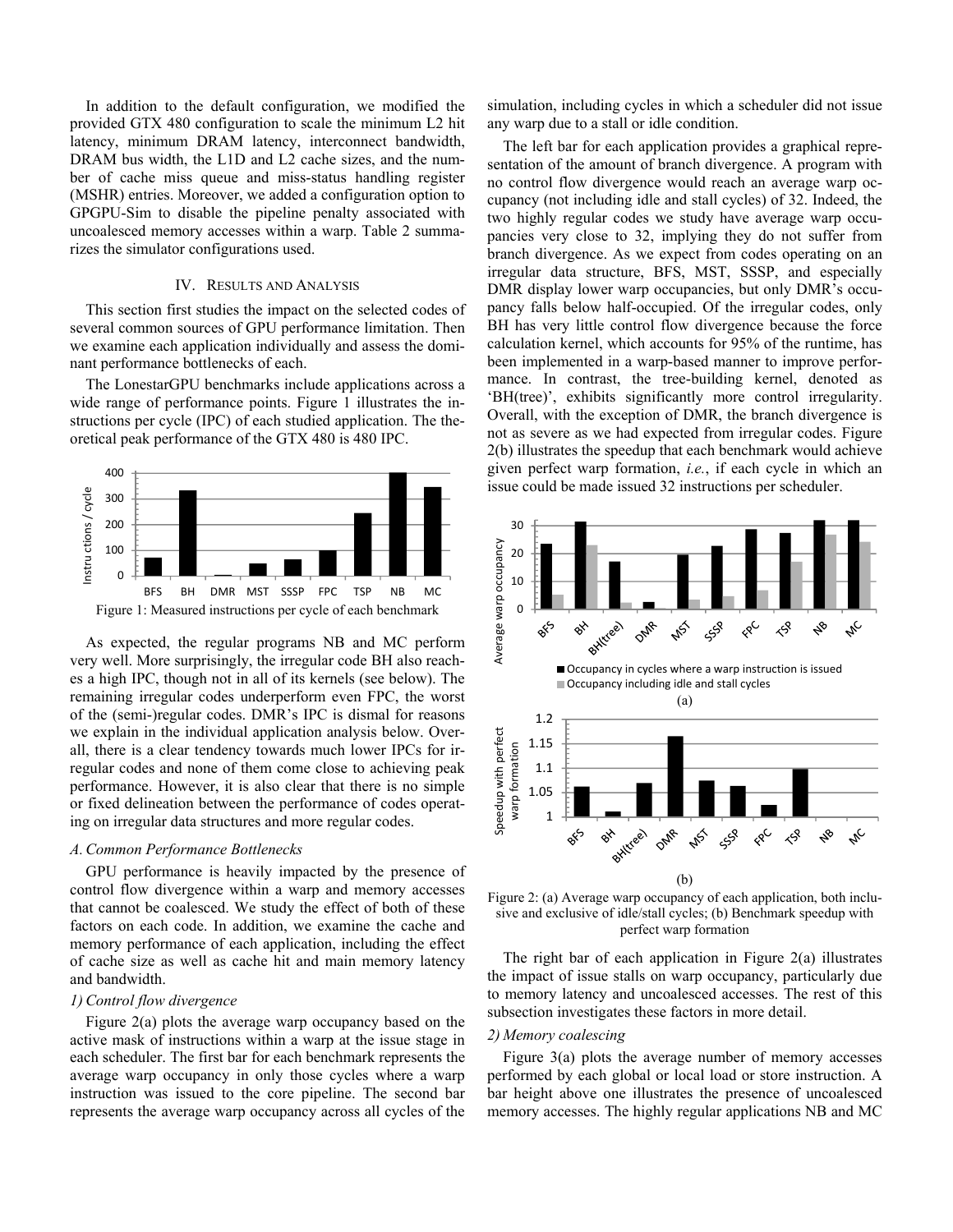have average access counts of 1, meaning that essentially all loads and stores are fully coalesced, *i.e.*, each access by a warp results in a single memory transaction. BH and TSP perform very few but quite uncoalesced stores. On average, BH's loads are almost all coalesced, but this is again due to the dominant 'regularized' force calculation kernel. The BH tree building kernel, in contrast, exhibits more uncoalesced loads than any other application. TSP possesses a data-dependent and bytegranular memory access pattern and thus exhibits highly uncoalesced accesses. FPC, though a semi-regular code, also suffers from a high average access count resulting from its datadependent byte-granular memory accesses, since stores to two bytes in the same word are serialized by the hardware. BFS and SSSP have fully coalesced stores and display only slightly increased load access counts; however, their high load instruction counts result in significant slowdown from coalescing.

To further study the relationship between coalescing and performance in these benchmarks, we added a configuration option to GPGPU-Sim that removes the pipeline stall penalty associated with non-coalesced accesses. This configuration allows an SM to issue a warp instruction requiring multiple



Figure 3: (a) Average access count per global or local warp load or store instruction; (b) Percentage of cycles marked as coalescing stalls

accesses in a single cycle. However, it does not further improve the memory pipeline to handle the increased memory traffic. It is not intended to model a realistic hardware improvement, but it provides some visualization of theoretical improvement. We studied each benchmark with the nocoalesce-penalty configuration applied both by itself and in combination with increased-capacity cache miss queues and MSHRs. Figure 3(b) displays the percentage of simulation cycles in each benchmark that the simulator marks as stalls due to coalescing; this provides a visualization of the theoretical speedup that would result from somehow entirely removing the coalescing requirements. Figure 4 plots the speedups over the default setting for each of our no-coalesce-penalty configurations.

As intuitively expected, simply removing the pipeline penalty associated with coalescing stalls has little impact on performance due to a corresponding increase in cache reservation stalls and interconnect backup. More surprisingly, for most of the benchmarks, improving the miss-handling capability of the caches does little to improve the performance of removing the coalescing penalty. (FPC is an outlier due to its many serialized byte-granular stores, which are counted as coalescing stalls). This suggests that hardware improvements aimed at reducing the coalescing penalty are likely to be ineffective on irregular codes unless they are combined with increased memory bandwidth.

#### *3) L2 and DRAM latency*

Next we examine the performance impact of scaling the L2 hit latency and DRAM access latency. GPGPU-Sim models the minimum L2 hit latency via the raster operations pipeline (ROP) latency, which determines the minimum latency between when a memory request arrives at the memory partition and when it accesses the L2 cache. Additionally, the simulator allows configuration of the DRAM latency, the minimum latency between when a memory request accesses the L2 cache and when it is pushed to the DRAM scheduler. The default options for these latencies are based on a microbenchmarking study of the GT200 [34]. We do not assess the effect of scaling the L1 hit latency. GPGPU-Sim models the minimum L1 hit latency as a single cycle. However, a recent study [24] suggests a significantly longer hit latency, making this an area for further investigation.



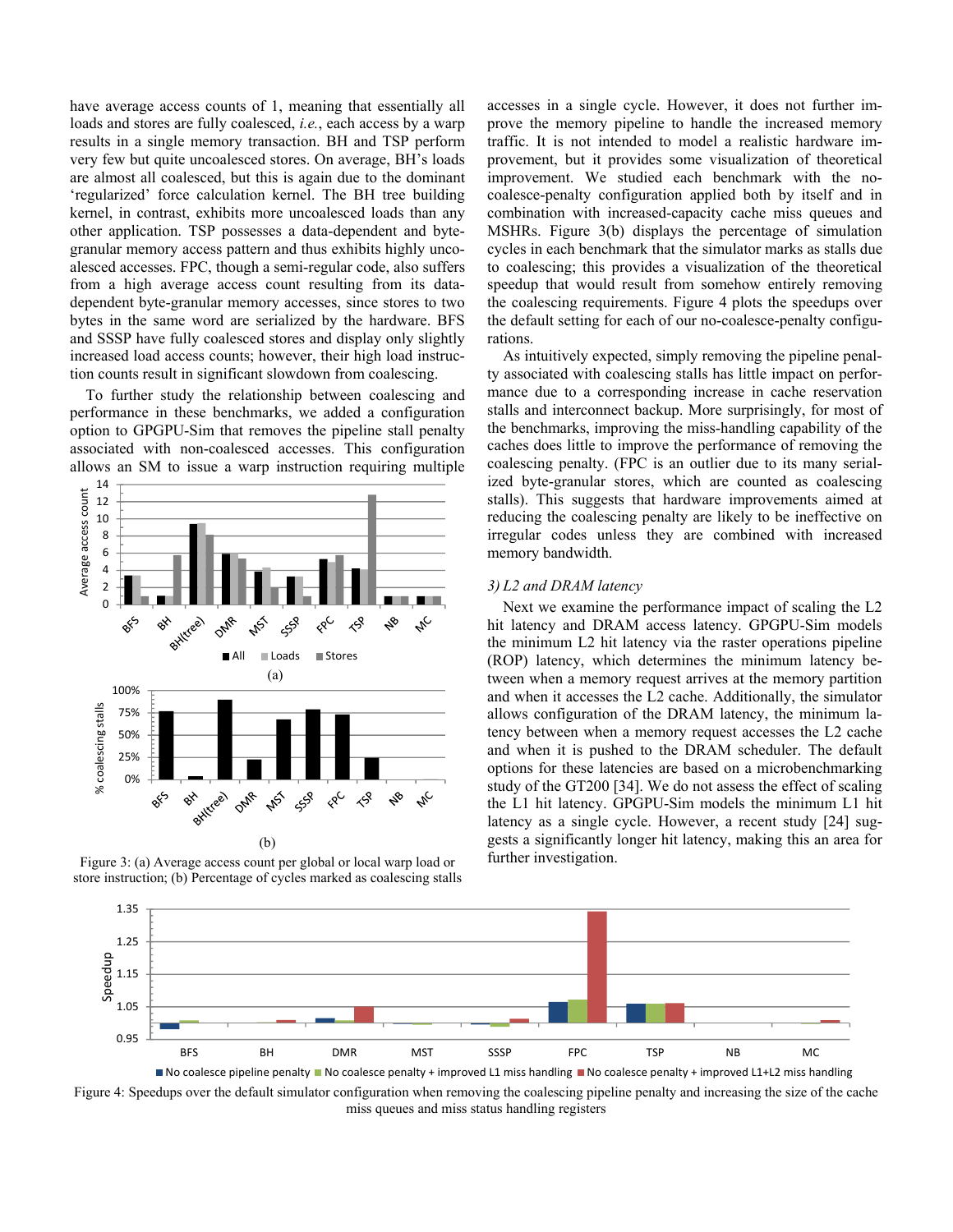

Figure 6: Speedup over the default simulator configuration when scaling the interconnect and DRAM bandwidth (DMR does not include data for the  $1/2X$  Ict B/W +  $1/2X$  DRAM B/W configuration due to a simulator deadlock)

We examine each benchmark with both latencies configured to zero as well as with the latencies doubled and halved. Figure 5 plots the speedup relative to the default setting for each latency configuration. Interestingly, nearly all of the studied benchmarks are more sensitive to the L2 latency than the DRAM latency, even in the presence of working set sizes several times larger than the L2 capacity. The exception is FPC, which accesses data in a streaming manner and displays high spatial locality. The regular NB code uses tiling to read all data into shared memory and is largely compute-bound; it is thus insensitive to memory latencies. These results suggest that, at least for our inputs, L2 latency is more important than DRAM latency for the performance of GPGPU codes, especially irregular ones.

## *4) Interconnect and DRAM bandwidth*

Next we scale the interconnect bandwidth between the memory partitions (including the L2 cache) and the core, as well as the DRAM bandwidth (by adjusting the DRAM bus width). Figure 6 illustrates the performance impact on each benchmark of halving and doubling the interconnect and DRAM bandwidths. Similarly to the L2 and DRAM latency behavior, most of the studied applications are significantly more sensitive to interconnect bandwidth than to DRAM bandwidth. It seems that for these applications and input sizes, the L2 is large enough that sufficient L2 bandwidth keeps enough warps able to execute. The regular codes are helped very little by additional memory bandwidth.

## *5) Cache behavior*

Lastly, we observe cache misses per thousand warp instructions (MPKI) for each program, plotted in Figure 7. Most of the applications, including the highly regular codes, have L1 cache miss ratios above 50%, which would be considered extremely high for CPU applications. After all, CPU and GPU

architectures have L1 data caches for different reasons: in GPUs, they mostly provide coalescing support rather than exploit temporal locality, because there cannot be an expectation of the cache holding data for a significant period of time due to the high number of active threads.

However, the irregular codes all have markedly higher MPKI rates than the regular codes. NB, which tiles its data into shared memory and is compute-bound, has MPKI rates near zero for both caches. TSP is composed mostly of shared memory accesses and many of its local memory accesses are strided, which is why this program has one of the lowest observed L1 miss rates. FPC also exhibits a relatively low cache miss rate due to its streaming behavior. BFS and SSSP both perform a significant number of pointer-chasing operations and are not able to exploit much spatial locality, resulting in extremely high L1 miss rates.



Figure 7: Cache misses per thousand warp instructions (MPKI)

Figure 8 plots the performance impact on each benchmark of halving and doubling the L1D and L2 cache sizes over the default configuration. In general, those benchmarks that are significantly sensitive to interconnect bandwidth also benefit most from increased L1 data cache size. The exception is the irregular BH tree construction kernel. This kernel traverses tree prefixes beginning with the root of the tree. The top of the tree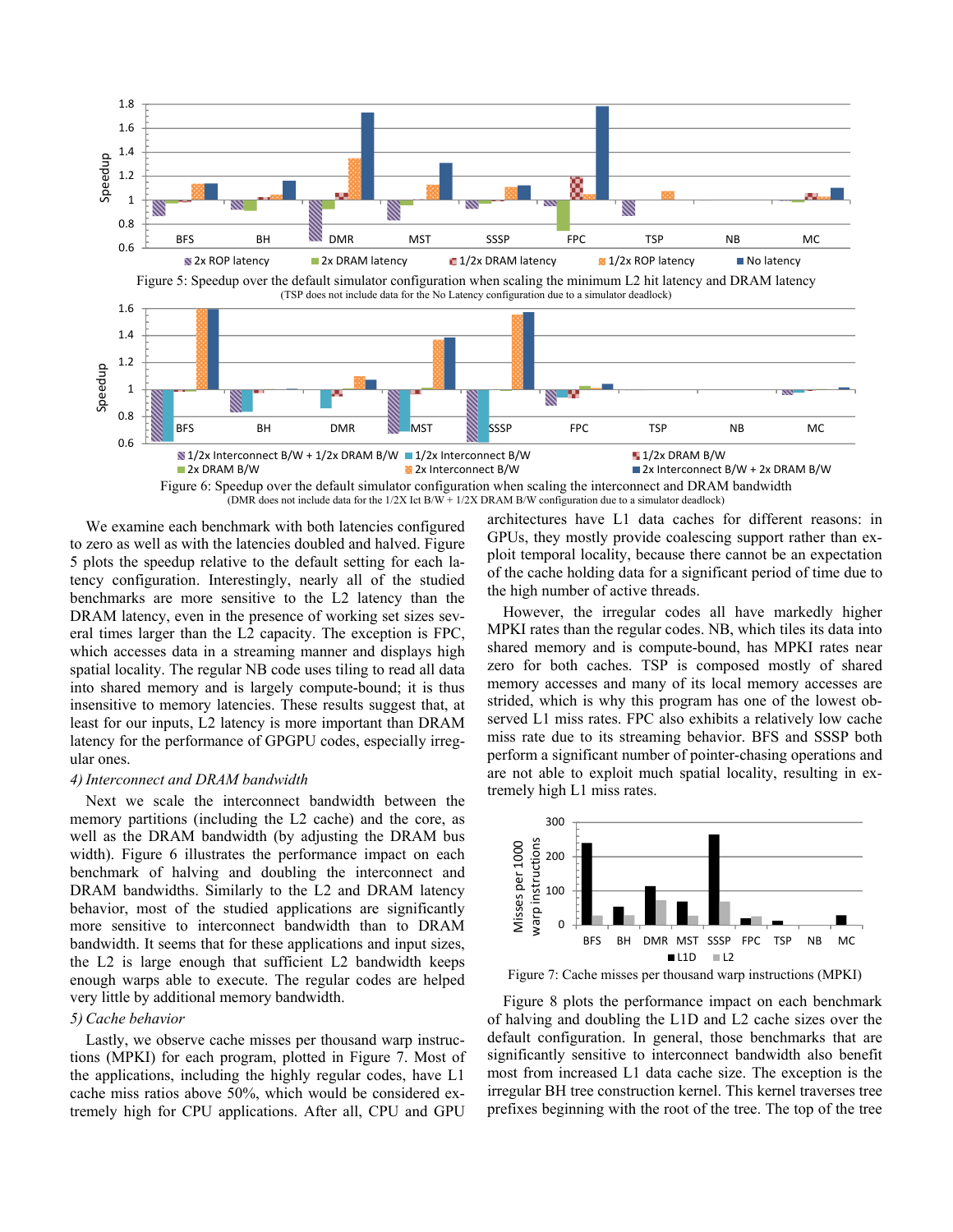

Figure 8: Speedup over the default simulator configuration when scaling the L1D and L2 cache size

is therefore likely to hit in the L1, but after the top portion of the tree there is insufficient locality to leverage even a larger L1. Increased bandwidth to the L2, however, improves performance because the L2 allows for significant exploitation of locality in the traversals. Nearly all of the codes are hurt significantly more by decreased L2 capacity than decreased L1 capacity. For this input, SSSP displays an unexpected slowdown with an increased L2 size. The SSSP code iterates until convergence is reached, which can cause architectural changes to alter the timing between threads and result in a different number of instructions executed, leading to occasionally counterintuitive performance changes.

# *B.Individual Application Analysis*

We supplemented GPGPU-Sim's warp issue metrics with additional stall type counters. In each cycle, every SM increments a histogram bin with the active instruction count of the warp it issued in that cycle. In cycles with no issue, a histogram bin for the cause of the issue stall is incremented. To ensure that only one bin is updated per scheduler per cycle, it is necessary to define a priority between idle/stall conditions since warps ineligible for issue in that cycle may be stalled for multiple reasons. Figure 9 illustrates the priority definitions of the issue histogram bins. In case of issue stalls due to a full functional unit pipe, we added instrumentation to collect additional information on the functional unit responsible for the stall. In our codes, the majority of these stalls are due to pressure in the load/store functional unit.

Based on the resulting warp occupancy histogram and stall distribution, we calculated the number of issue cycles with underused thread occupancy due to branch divergence, control flow, barriers, atomics, functional unit stalls, and work imbalance between blocks (denoted as 'interblock imbalance'). Figure 10 displays the breakdown of underused cycles on a perapplication basis as well as the cycles in which the GPU issued at full occupancy (which are denoted as 'busy' cycles). Scoreboard collision stalls include both read-after-write (RAW) and write-after-write (WAW) hazards but are dominated by RAW hazards in all of the codes. Because the majority of these RAW hazards are caused by outstanding loads, the 'scoreboard hazards' metric provides a rough estimate of the impact of memory latency. In addition, load/store unit (LSU) pipeline stalls reflect both coalescing penalty and cache reservation fails; the latter is also an indication of memory latency associated slowdown.

We discuss each code in detail and conclude with general observations about the major performance limitations:



Figure 9: Issue stage histogram bin definitions

- *Breadth-First Search (BFS)*: This code suffers from a high number of LSU and RAW stalls due to the datadependent nature of its memory accesses (based on the connectivity of the input graph). The BFS implementation further displays some control-flow irregularity due to graph nodes having different numbers of edges, which results in branch divergence.
- *Barnes-Hut (BH)*: The BH code, while tree-based and irregular in nature, is dominated by the force calculation kernel, which has been optimized to eliminate almost all divergence and to ensure that most of its main memory accesses are coalesced. As a result, BH spends a larger percentage of execution time at full occupancy than the other irregular codes. It should be noted that BH's warp threads perform some unnecessary computation to minimize branch divergence, and these unnecessary cycles are denoted as busy cycles rather than divergence. However, the unnecessary work improves both the performance and the accuracy of the algorithm. Figure 10 also includes metrics for the BH tree-building kernel. This kernel exhibits significantly more irregularity, suffering from both memory access stalls and substantial branch divergence. It also exhibits a noticeable performance penalty due to the synchronization barriers necessary to build the tree in parallel. There is a small amount of work imbalance as it is a priori unknown how deep the various branches of the unbalanced octree will be.
- *Delaunay Mesh Refinement (DMR)*: DMR has by far the lowest IPC of all the codes we examine and is in a sense the most irregular code as well. It suffers from a large amount of memory access stalls, divergence, and by far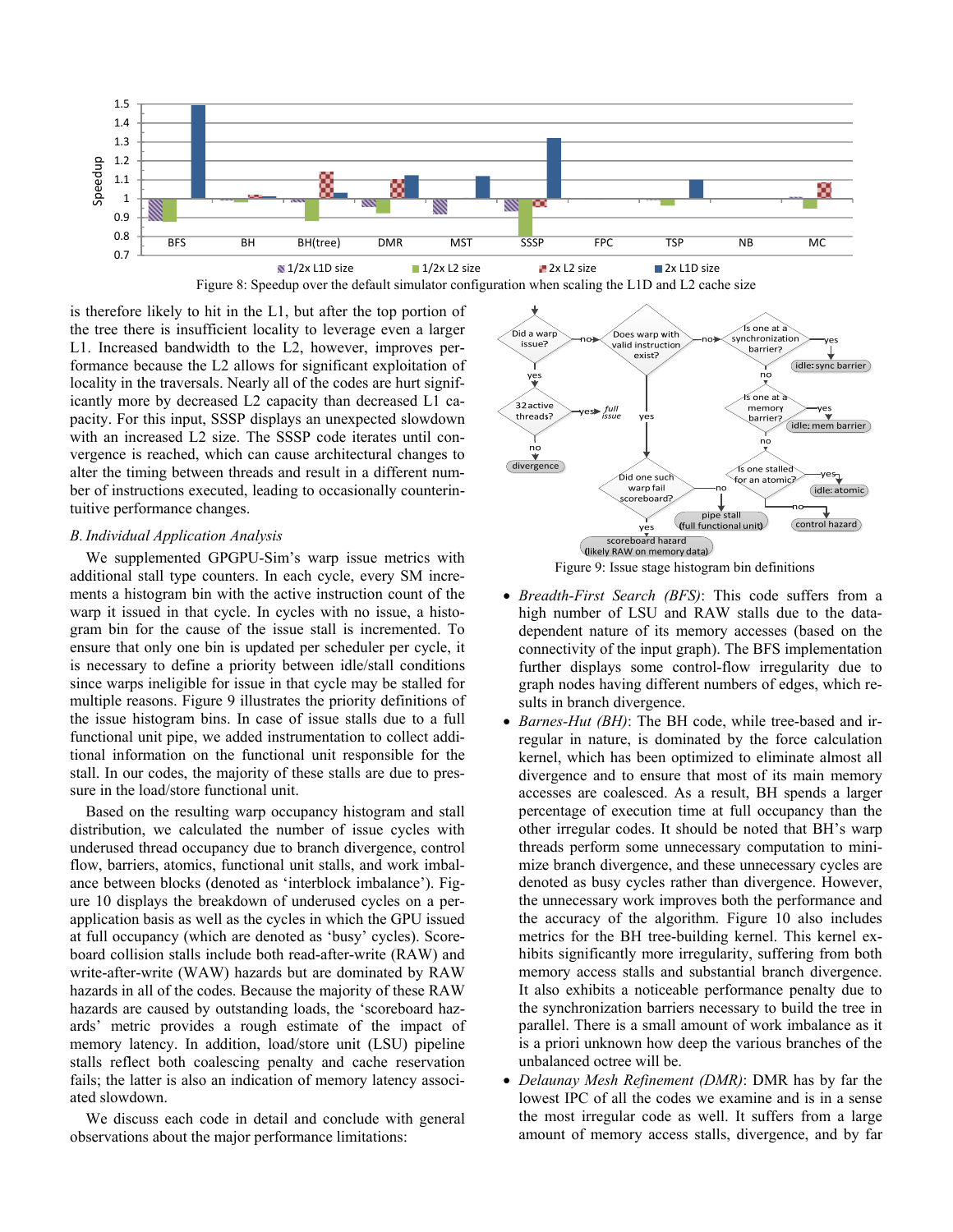

Figure 10: The proportion of underused vs. fully-occupied cycles in each application

the largest fraction of synchronization stalls of any of our codes. For each bad triangle, DMR's refinement kernel builds a cavity whose size and shape are data dependent, checks whether there is overlap with another cavity, employs a priority-based back-off mechanism in case of overlap, and finally refines the cavity if the thread has the highest priority of all the triangles in the cavity. The synchronization stalls stem from global barriers separating these phases, the divergence is the result of load imbalance between threads, and the memory stalls are likely unavoidable when processing an irregular graph whose shape changes at runtime.

- *Minimum Spanning Tree (MST)*: MST spends the majority of its cycles waiting for uncoalesced load data due to the irregular nature of its accesses to the merged graph nodes, or components. The innermost loop contains a set of nested *if* statements to unify the minimumweight components, resulting in significant divergence penalty and the highest control flow penalty of our irregular codes. MST displays more slowdown associated with atomics than any of our other codes due to the atomic operations necessary to merge components; however, it is still a minor source of performance loss compared to memory-related stalls.
- *Single-Source Shortest Paths (SSSP)*: This algorithm is similar to the BFS implementation. Its performance is also limited by LSU and RAW stalls resulting from uncoalesced memory accesses and insufficient memory bandwidth, as well as branch divergence due to control flow irregularity when processing the input graph.
- *Floating-Point Compression (FPC)*: This application spends most of its time stalled due to a full load/store unit pipeline. These stalls stem from the coalescing behavior of its double-precision memory accesses as well as warp-threads reading and writing data-dependent byte locations in main memory. FPC also exhibits a large percentage of control hazard stalls due to the short (maximum iteration count of 8) data-dependent loops that read and write the compressed bytes corresponding

to an uncompressed double. FPC further suffers from some branch divergence due to imbalance in the number of bytes processed by each warp thread, as well as a code section in which only every other thread has work.

- *Traveling Salesman Problem (TSP)*: The TSP code is semi-regular, possessing relatively regular control flow but data-dependent memory accesses, and it spends the majority of its execution time on computation. Its memory accesses are mostly to shared memory, but it does access main memory when performing the 2-opt city ordering swaps, resulting in uncoalesced accesses and LSU stalls. TSP also exhibits a large fraction of idle time associated with synchronization barriers. These barrier idle cycles occur as threads in a block finish computing their locally best solution but have to wait for the slowest thread in the block before the global solution can be updated. The branch divergence stems from an instance of control-flow irregularity where some threads have reached a local minimum and want to move on to a new tour while other threads are still searching for a minimum.
- *N-Body (NB)*: This code is highly regular and computation-bound. Additionally, we chose an input size to exactly fill the resident blocks to provide a basis of comparison for the irregular benchmarks. NB demonstrates the highest busy ratio of the studied programs. Its lost cycles are due mostly to RAW hazards on the small amount of data not accessed via shared memory as well as full computation pipelines and the synchronization barriers necessary between transferring data to shared memory and the computation phase.
- *Monte Carlo (MC)*: The MC application is embarrassingly parallel, highly regular, and dominated by computation. Its largest source of slowdown is scoreboard hazards due to cache misses. It also displays some imbalance between blocks as well as pipeline stalls in the special function unit (SFU) pipeline due to its extensive use of square root operations in the quasi-random sequence generation kernel.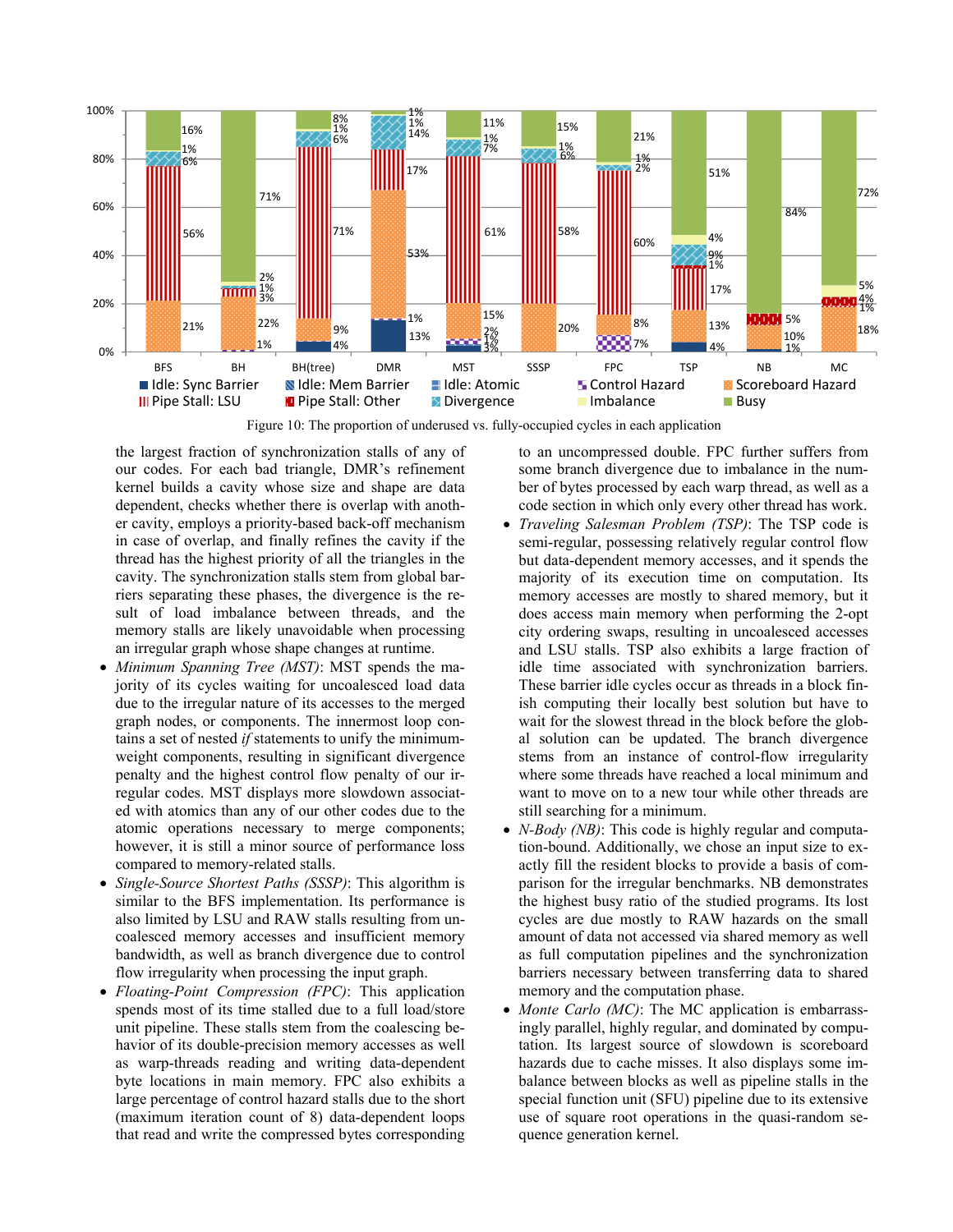Many of the irregular codes rely on synchronization barriers and atomic operations. Interestingly, these primitives contribute a smaller fraction of program slowdown than expected. The performance loss associated with imbalance and branch divergence was also somewhat less severe than we expected of codes operating on irregular data structures. Clearly, the benchmark codes have been successfully optimized to minimize the performance impact of these aspects [28][29]. In line with expectation, memory bandwidth appears to be the most significant performance bottleneck for highly optimized irregular GPU applications. Apparently, this bottleneck is more difficult to address with source-code optimizations, making corresponding hardware enhancements very valuable for accelerating irregular codes.

#### *C.Input sensitivity*

In addition to the primary input listed in Table 1, we compared the behavior of each code for a second input of similar size to understand the impact of input variation on our results. Figure 11 compares the application behavior for two of the graph codes operating on their primary input (a New York City roadmap) and a randomly-generated RMAT graph. The benchmarks BFS and SSSP displayed the highest amount of input variation. For BFS and SSSP, the RMAT input results in significantly more cycles lost to divergence. RMAT graphs are denser and have higher and more varied out-degree per node than road networks, so we would expect the graph traversal codes to exhibit a greater performance penalty associated with many uncoalesced accesses.



#### V.RELATED WORK

There have been several prior studies characterizing GPU applications using simulation, but they focus on mostly regular codes. Bakhoda *et al.* [2] present GPGPU-Sim and study twelve CUDA applications (including BFS) demonstrating various levels of GPU performance. They characterize the performance impact of several microarchitectural design choices, including interconnect topology, caches, memory controller design, and workload distribution. Goswami *et al.* [15] propose a set of microarchitecture-agnostic GPGPU workload characterization metrics and use these metrics to study benchmarks in the CUDA SDK, Rodinia, and Parboil suites using GPGPU-Sim. Blem *et al.* [4] propose a set of challenge benchmarks (selected from the GPGPU-Sim benchmarks, Rodinia, and a handful of naïve ports of Parsec applications) where the achieved IPC is less than 40% of peak. They use GPGPU-Sim to present a characterization of the benchmarks' key architectural bottlenecks and apply an analytic model to predict the performance impact of mitigating each bottleneck. Che *et al.* [10] evaluate the Rodinia benchmark suite on a GTX 480 and in GPGPU-Sim.

GPGPU application performance has also been studied using PTX emulators that do not provide cycle-accurate simulation. Kerr *et al.* [19] propose a set of metrics for GPU workloads and analyze these metrics on over fifty mostly regular applications, including the SDK and Parboil, via the GPU Ocelot emulator. They investigate the impact of optimizations such as various branch re-convergence mechanisms and memory read coalescing. Wu *et al.* [35] study several benchmarks (including the SDK, Rodinia, and Parboil) to identify sources of control-flow irregularity.

Burtscher *et al.* [7] previously characterized the control flow and memory access irregularity of the LonestarGPU suite. Their study relied on hardware performance counters for issued and executed instructions, divergent branches, and instructions replayed for coalescing or bank conflicts. Che *et al.* [8] also describe a hardware performance counter-based characterization of a suite of irregular GPGPU graph applications. Many of the counters of interest in a study of irregular codes (*e.g.*, stall cause per issue cycle) are not available through hardware counters, which is why we believe simulation to be necessary to provide a more complete picture of application behavior.

Meng *et al.* [26] investigate via simulation a method of dynamic warp subdivision to hide branch and memory latency divergence. Similarly to our paper, they characterize the performance impact of variations in cache miss latency and other microarchitectural parameters; however, they primarily apply these modifications to their proposed dynamic warp hardware modification. Lee and Wu [22] also use GPGPU-Sim to examine program behavior in terms of stall cycle distribution. They focus on the Rodinia benchmark suite, examine fewer aspects of microarchitectural performance, and do not attempt to delineate the impact of irregularity. To the best of our knowledge, ours is the first use of a cycleaccurate simulator to characterize the performance and bottlenecks specifically of irregular CUDA codes.

#### VI. CONCLUSIONS

This paper presents a microarchitectural workload characterization focusing on irregular GPU codes. We study the impact of control flow and memory access irregularity on several performance aspects, analyze how this behavior differs from regular GPU programs, and characterize the sensitivity of irregular code to cache and DRAM latency and bandwidth as well as cache size. We additionally connect source code to particular microarchitectural performance characteristics.

As expected, even extensively hand-optimized graph and tree algorithms achieve lower IPCs than regular codes. In general, they exhibit greater performance loss due to load imbalance, branch divergence, and uncoalesced memory accesses resulting from the unpredictable nature of their control flow and memory access patterns. This general trend is not always true, though. BH, for example, builds and operates on an irregular data structure (an octree) but, due to tar